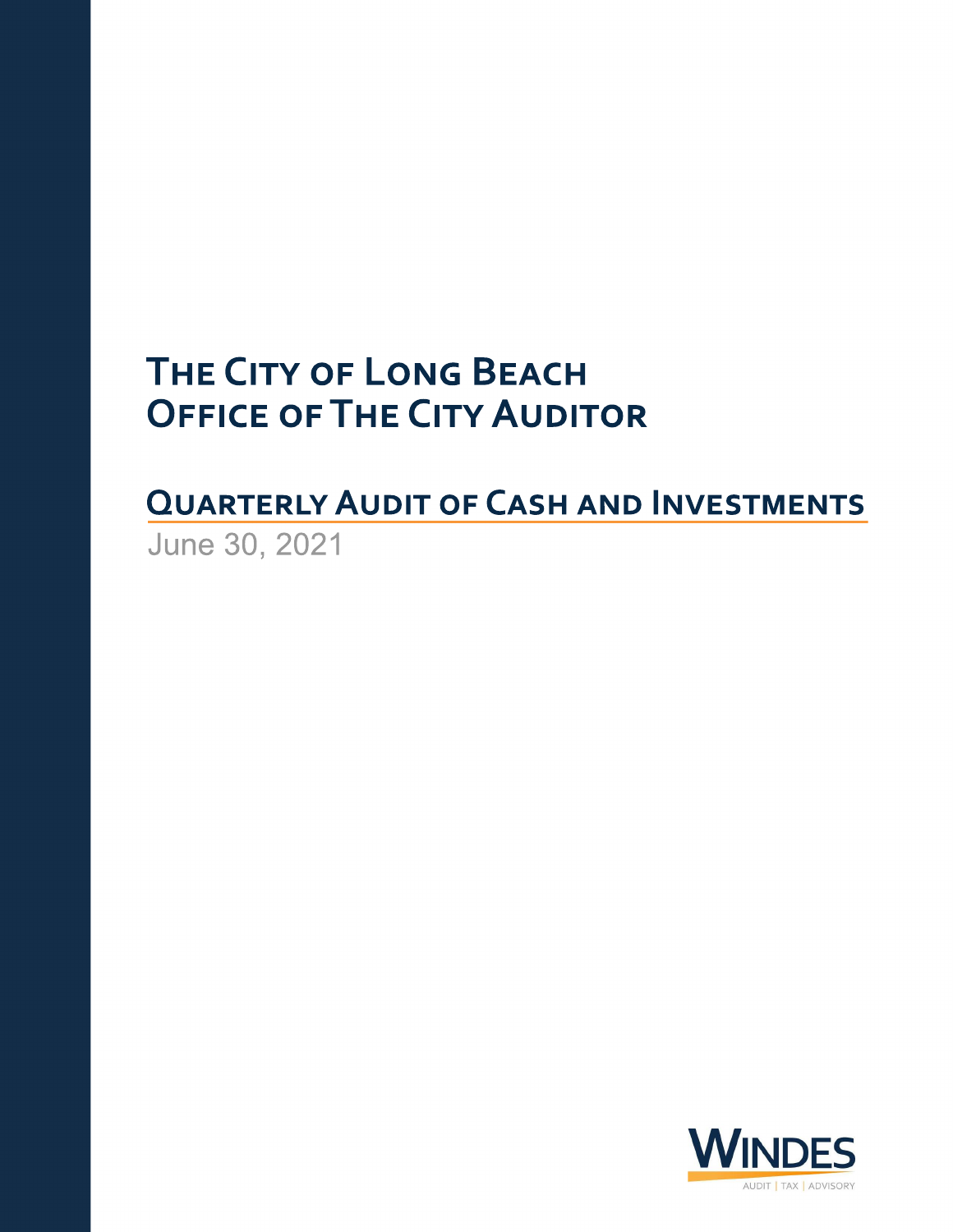# **TABLE OF CONTENTS**

| Attachment I: Pooled and Non-Pooled Cash and Investment Balances By Fund 5-9 |
|------------------------------------------------------------------------------|
| Attachment II: Pooled and Non-Pooled Cash and Investment Balances            |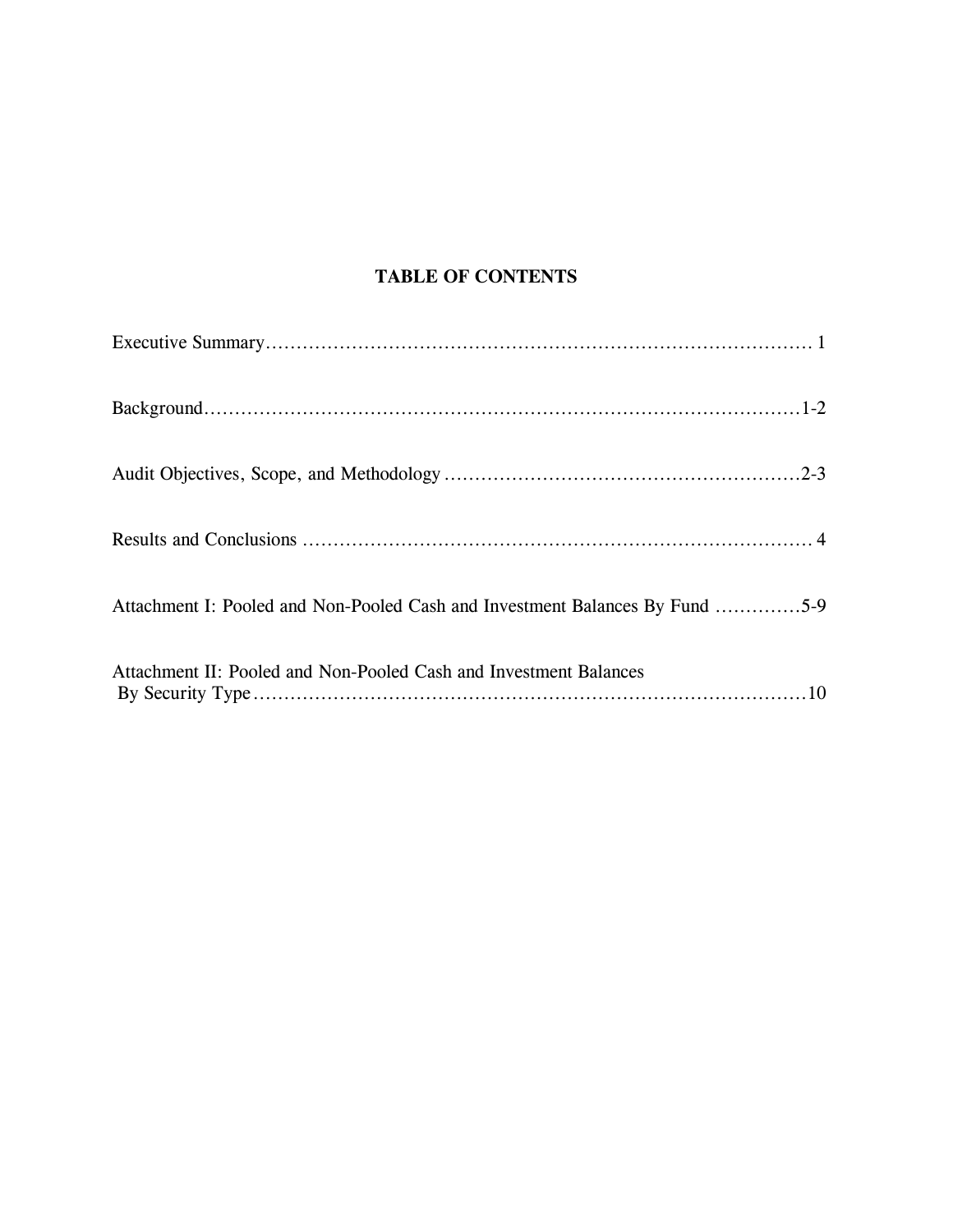#### **EXECUTIVE SUMMARY**

We have conducted a performance audit of the cash and investment balances of the City of Long Beach (the City) as of June 30, 2021. The City of Long Beach's management is responsible for the cash and investments balances. As of June 30, 2021, the City's cash and investments portfolio totaled approximately \$2.3 billion.

We conducted this performance audit in accordance with Generally Accepted Government Auditing Standards. Those standards require that we plan and perform the audit to obtain sufficient and appropriate evidence to provide a reasonable basis for our findings and conclusions based on our audit objectives. We believe that the evidence obtained provides a reasonable basis for our findings and conclusions based on our audit objectives.

#### **BACKGROUND**

#### *City Charter Mandate*

Pursuant to Section 803 of the Charter of the City of Long Beach, California, the Office of the City Auditor is charged with verifying cash and investment balances in the City Treasury on a quarterly basis and providing a written report to the City Council. The Office of the City Auditor has contracted Windes, Inc. to perform the June 30, 2021 audit.

The audit of cash and investment balances of the City of Long Beach includes verifying cash and investments with outside depositories, and evaluating the City Treasurer's compliance with the relevant provisions of the California Government Code and the City's Investment Policy, which is adopted annually by the City Council.

#### *Pooled Cash and Investments*

The City's pooled cash is a grouping of the City's available cash for investments. The larger amount of money involved in a pool allows the City to earn a higher rate of return than each fund could receive by itself. Pooled funds that are not needed for operations are invested by the Treasury Bureau. The interest income earned in pooled cash and investments is apportioned to funds based on the ratio of daily cash balances to the total of pooled cash and investments.

#### *Non-pooled Cash and Investments*

Generally, non-pooled cash and investments are used for specific project operations or pledged for reserves or interest payments of outstanding debt.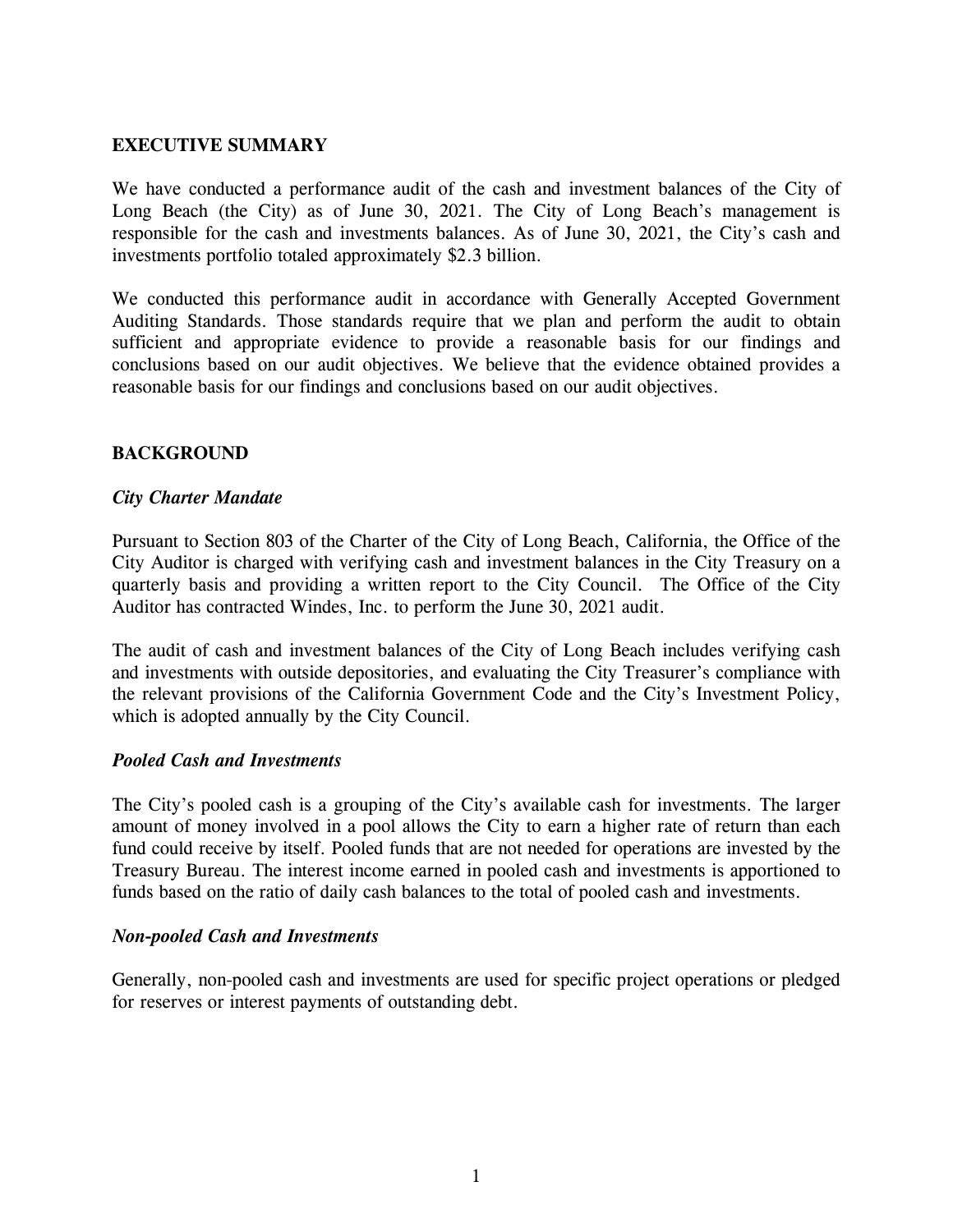## **BACKGROUND (CONTINUED)**

#### *Chandler Asset Management*

The City has an agreement with Chandler Asset Management ("Chandler") to provide investment advisory and management services related to the City's pooled investment portfolio. The term of the agreement beginning January 1, 2015 was extended through December 31, 2021. Chandler manages the City's pooled investment portfolio on a non-discretionary basis and provides ongoing oversight of investment activity, including "best practice" recommendations, updates on both financial and regulatory developments, investment strategy review, and performance and credit analysis related to investments in the City's investment pool.

## **AUDIT OBJECTIVES, SCOPE, AND METHODOLOGY**

The objectives of our performance audit were to reconcile cash and investments as to the amount and description recorded on the City's books with outside depositories and to evaluate the City's compliance with the relevant provisions of the California Government Code Section 53601 and the City's Investment Policy.

The scope of this audit was limited to the quarter ended June 30, 2021.

We performed the following procedures:

- Obtained an understanding of the internal controls surrounding the City's cash and investment process.
- Obtained confirmations of cash held by banks and investments held by the City Treasurer's safekeeping agent and other custodians as of June 30, 2021 and reconciled them to the City's general ledger.
- Reconciled the balance of total investments on the City Treasurer's Investment Activity Portfolio Statistics Report (Sympro) at June 30, 2021 to the City's general ledger.
- Obtained bank and investment reconciliations at June 30, 2021 and traced balances to the City's general ledger. This also included testing, on a sample basis, the adjustments made on the reconciliation to ensure they are valid adjustments.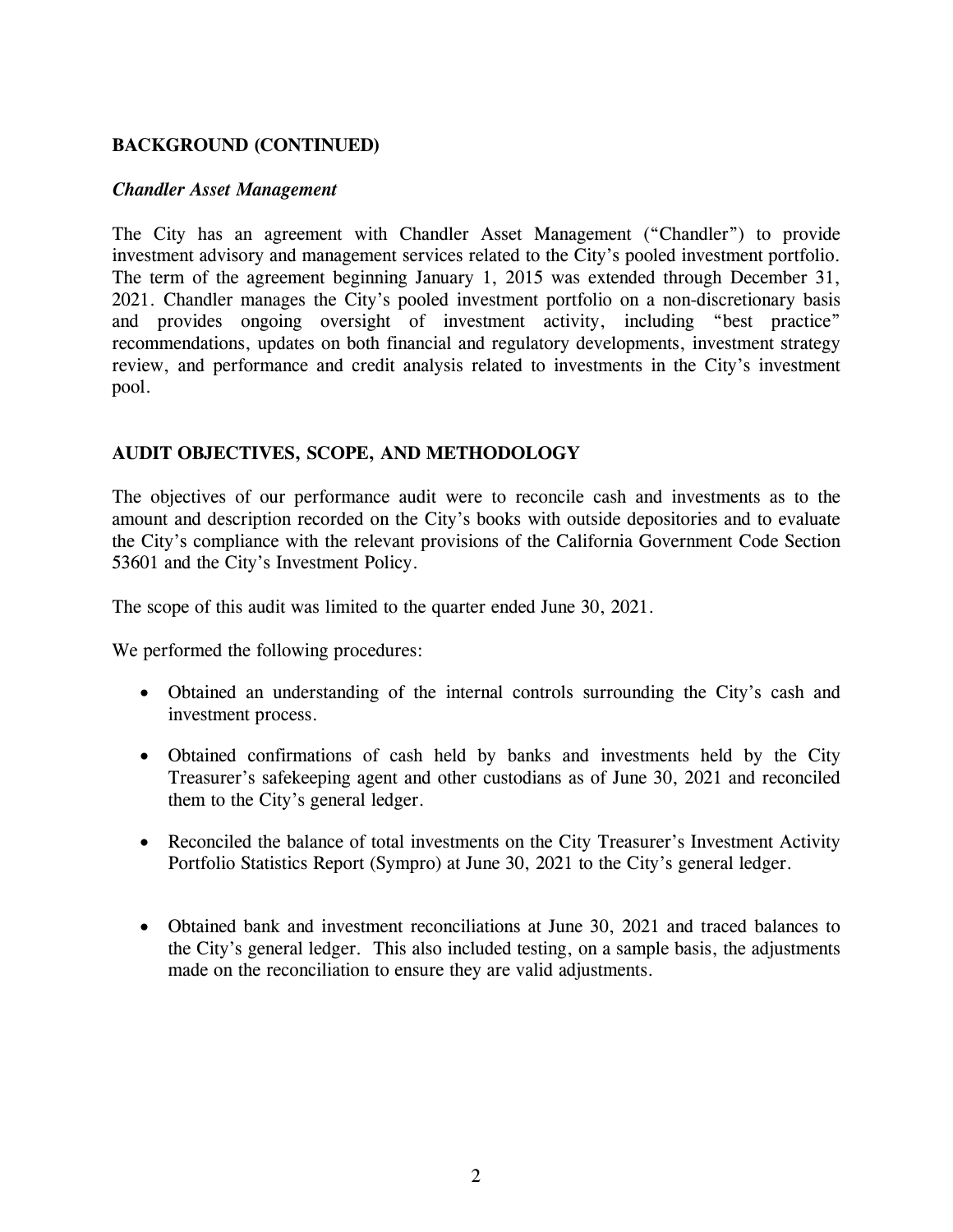## **AUDIT OBJECTIVES, SCOPE, AND METHODOLOGY (CONTINUED)**

- Compared investments listed on the City Treasurer's Investment Activity Portfolio Statistics Report (Sympro) at June 30, 2021 to the types of investments authorized for the City in accordance with the City's Investment Policy and the relevant provisions of the California Government Code.
- Compared the portfolio mix of investment types listed in the City Treasurer's Investment Activity Portfolio Statistics Report (Sympro) at June 30, 2021 to the portfolio mix limitations imposed by the City's Investment Policy and the relevant provisions of the California Government Code.
- Reviewed supporting documentation on a sample basis, the purchase, sale and maturity of individual investments to determine compliance with the following provisions of the California Government Code and the City's Investment Policy:
	- o Purchases of investments meet minimum rating requirements and maximum allowable maturity periods.
	- o All sections of the investment transaction record are properly completed and authorized by the City Treasurer.
	- o Transactions are supported by documentation from third-party sources (individual broker confirmations, safekeeping statements, custodian statements, etc.)

The City finalizes its calculations of accrued interest at the end of the fiscal year; thus, testing of accrued interest is conducted as part of the fiscal year-end cash and investment audit. As such, we did not test accrued interest, which is excluded from the balance of Total Cash and Investments at June 30, 2021, listed in Attachments I and II. In addition, the allocation of pooled cash and investments between funds was outside the scope of this audit. As such, the Schedule of Pooled and Non-Pooled Cash and Investment Balances by Fund is attached for informational purposes only.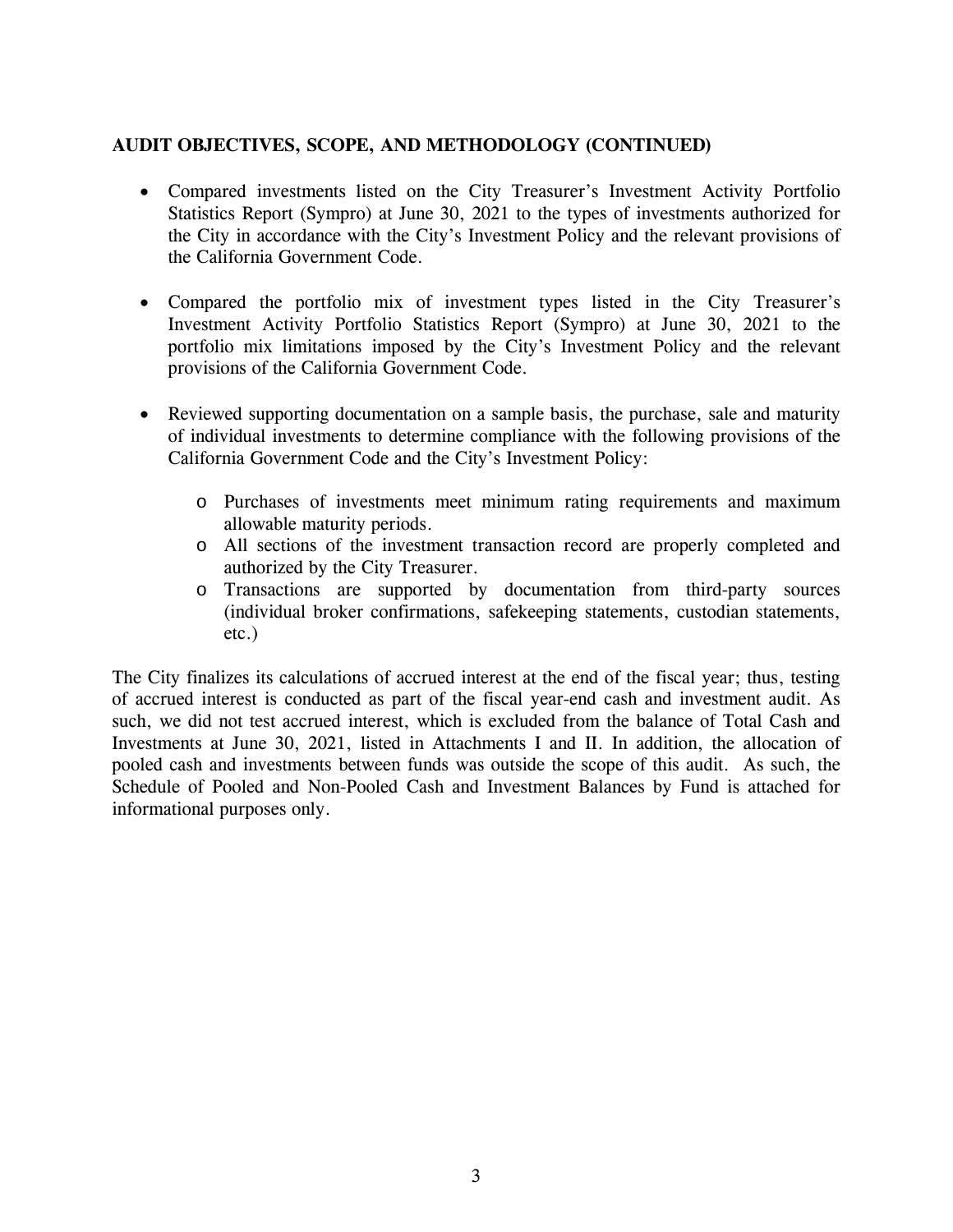#### **RESULTS AND CONCLUSIONS**

During our audit, we noted the following reconciling items related to cash and investment activity during the quarter ended June 30, 2021 were not booked in Munis. The following summarizes our findings:

\$10,870,465 Adjustment to recognize the change in fair value of investments held at June 30, 2021 was not recorded, leading to an understatement of investments held. It is the City's policy to recognize the fair value change at fiscal year-end and not during the interim periods.

The City's cash and investment balances as of June 30, 2021 are summarized as follows:

| Pooled Cash and Investments       | \$2,199,329,126 |
|-----------------------------------|-----------------|
| Non-Pooled Cash and Investments   | 108,812,002     |
| <b>Total Cash and Investments</b> | \$2,308,141,128 |

Based on the results of audit procedures performed and adjustment made, cash and investment balances as recorded on the City's books at June 30, 2021, materially agree as to the amount and description with outside depositories. Also, we found the City to be in compliance with all other relevant provisions of the California Government Code and the City's Investment Policy.

#### **MANAGEMENT COMMENTS**

Management concurs that investment activity for the subject period was in full compliance with the applicable sections of the California government Code and City's Investment Policy.

The \$10,870,465 adjustment for fair value of investments reflects the unrealized change in value of the legacy securities attributable to the movement of market interest rates. The purpose of an adjustment is to fairly report the market value of the pooled investments at a point in time for annual financial reporting purposes on September 30 of each year, rather than every quarter. The City has no management or reporting need for mark to market except on September 30. Therefore, the City elects not to expend staff resources and do the research to adjust to market except for fiscal year end. The City's official financial reports always reflect market value as required and in compliance with GASB 31 standards.

Windes, Inc.

Long Beach, California December 2, 2021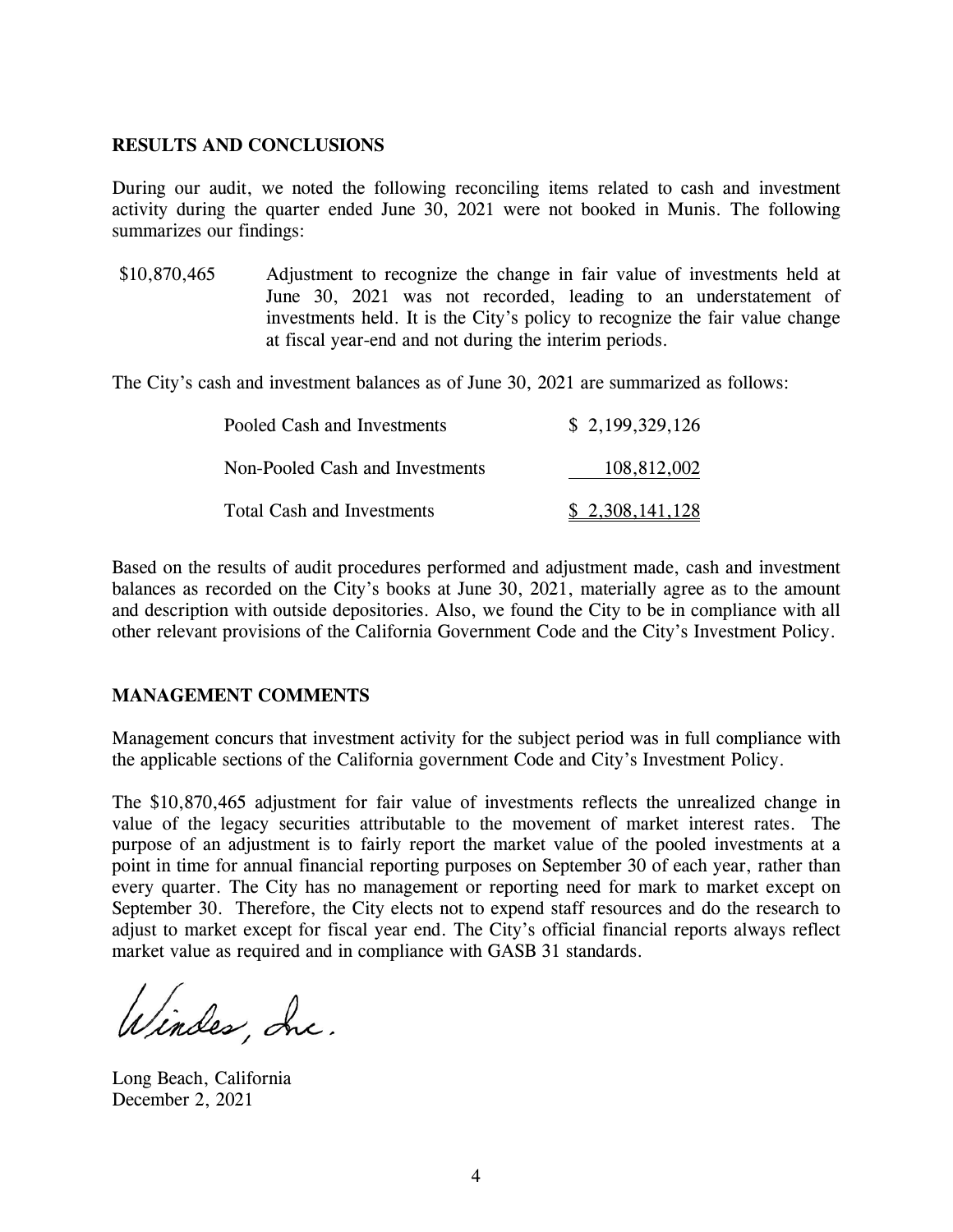# **POOLED AND NON-POOLED CASH AND INVESTMENT BALANCES BY FUND AT JUNE 30, 2021 WITH COMPARATIVE TOTALS FOR JUNE 30, 2020**

| Fund          |                                   | <b>Pooled</b><br><b>June 30,</b> |     | <b>Non-Pooled</b><br><b>June 30,</b> |     | <b>Total at</b><br>June 30, |     | <b>Total at</b><br>June 30, |
|---------------|-----------------------------------|----------------------------------|-----|--------------------------------------|-----|-----------------------------|-----|-----------------------------|
| <b>Number</b> | Name of Fund                      | 2021                             |     | 2021                                 |     | 2021                        |     | 2020                        |
| 1000          | GF - Operating                    | \$<br>22, 194, 932               | -\$ | 1,375,876                            | -\$ | 23,570,808                  | -\$ | 45,742,322                  |
| 1009          | GF- District Priority             | 1,224,697                        |     |                                      |     | 1,224,697                   |     | 1,124,249                   |
| 1010          | GF - Cap/Oper Grants              | 2,450,737                        |     |                                      |     | 2,450,737                   |     | 2,342,461                   |
| 1020          | GF - CLB Measure A                | 46,055,916                       |     |                                      |     | 46,055,916                  |     | 44, 482, 372                |
| 1030          | GF - CLB Measure MA               | (4, 721)                         |     |                                      |     | (4, 721)                    |     | (7,069,942)                 |
| 1040          | GF - Asset Seizure Federal        | 808,162                          |     |                                      |     | 808,162                     |     | 969,690                     |
| 1041          | GF - Asset Seizure US Treasury    | 971,223                          |     |                                      |     | 971,223                     |     | 1,248,282                   |
| 1042          | GF - Asset Seizure State          | 933,746                          |     |                                      |     | 933,746                     |     | 859,444                     |
| 1043          | GF - ASF Priority Intvntn Prgm    | 71,470                           |     |                                      |     | 71,470                      |     | 67,038                      |
| 1090          | GF - CLB Measure M Escrow         | 3,000,000                        |     |                                      |     | 3,000,000                   |     | 3,000,000                   |
| 1100          | GF - Uplands Oil Operating        | 17,585,466                       |     |                                      |     | 17,585,466                  |     | 18,369,422                  |
| 2000          | SR - General Grants               | 126,414                          |     |                                      |     | 126,414                     |     | 164,762                     |
| 2001          | SR - American Rescue Plan Act     | 67,924,770                       |     |                                      |     | 67,924,770                  |     |                             |
| 2010          | SR - City Manager Grants          | 17,860,202                       |     |                                      |     | 17,860,202                  |     | 2,138,332                   |
| 2015          | <b>SR</b> - Parks Grants          | (2, 248, 112)                    |     |                                      |     | (2, 248, 112)               |     | (2,044,457)                 |
| 2020          | SR - Police Grants                | 6,115,871                        |     |                                      |     | 6,115,871                   |     | 3, 143, 964                 |
| 2025          | SR - City Prosecutor Grants       | 349,417                          |     |                                      |     | 349,417                     |     | 469,084                     |
| 2030          | SR - Fire Grants                  | 293,611                          |     |                                      |     | 293,611                     |     | 11,467                      |
| 2035          | SR - Development Srvc Grants      | 542,945                          |     |                                      |     | 542,945                     |     | 561,427                     |
| 2040          | SR - Library Grants               | 2,283,728                        |     |                                      |     | 2,283,728                   |     | 1,937,920                   |
| 2100          | SR - PS Oil Prod Tax - Fire       | 350,277                          |     |                                      |     | 350,277                     |     | 274,694                     |
| 2150          | SR - PS Oil Prod Tax - Police     | 1,281,408                        |     |                                      |     | 1,281,408                   |     | 502,062                     |
| 2200          | SR - Health Operating             | 7,602,074                        |     | 800                                  |     | 7,602,874                   |     | 9,412,858                   |
| 2210          | SR - Health Grants                | (27, 019, 121)                   |     |                                      |     | (27, 019, 121)              |     | 549,271                     |
| 2300          | SR - CUPA Operating               | 767,192                          |     |                                      |     | 767,192                     |     | 1,325,843                   |
| 2400          | SR - Spec Adver/Prom Operating    | 5,251,867                        |     |                                      |     | 5,251,867                   |     | 8,828,683                   |
| 2500          | SR - Housing Operations           | 5,190,155                        |     |                                      |     | 5,190,155                   |     | 4,362,389                   |
| 2501          | SR - Housing Annual               | 14,319,768                       |     | 31,683                               |     | 14, 351, 451                |     | 15,314,337                  |
| 2550          | SR - LB Community Invest Co       | 10,660,121                       |     |                                      |     | 10,660,121                  |     | 9,136,318                   |
| 2600          | SR - Belmont Shre Pkg Mtr         | 100,705                          |     |                                      |     | 100,705                     |     | 398,454                     |
| 2650          | SR - Business Assistance          | 555,717                          |     |                                      |     | 555,717                     |     | 173,177                     |
| 2710          | SR - Workforce Development Grants | (6,841,635)                      |     | 172,870                              |     | (6,668,765)                 |     | (3,737,887)                 |
| 2711          | SR - Comm Dev Grants - HUD        | 5,952,812                        |     | (54)                                 |     | 5,952,758                   |     | 4,242,863                   |
| 2713          | SR - Comm Dev - Other Grants      | 20,708,720                       |     |                                      |     | 20,708,720                  |     | 166,940                     |
| 2760          | SR - Housing Auth Grnts           | (152, 449)                       |     |                                      |     | (152, 449)                  |     | 15,969,693                  |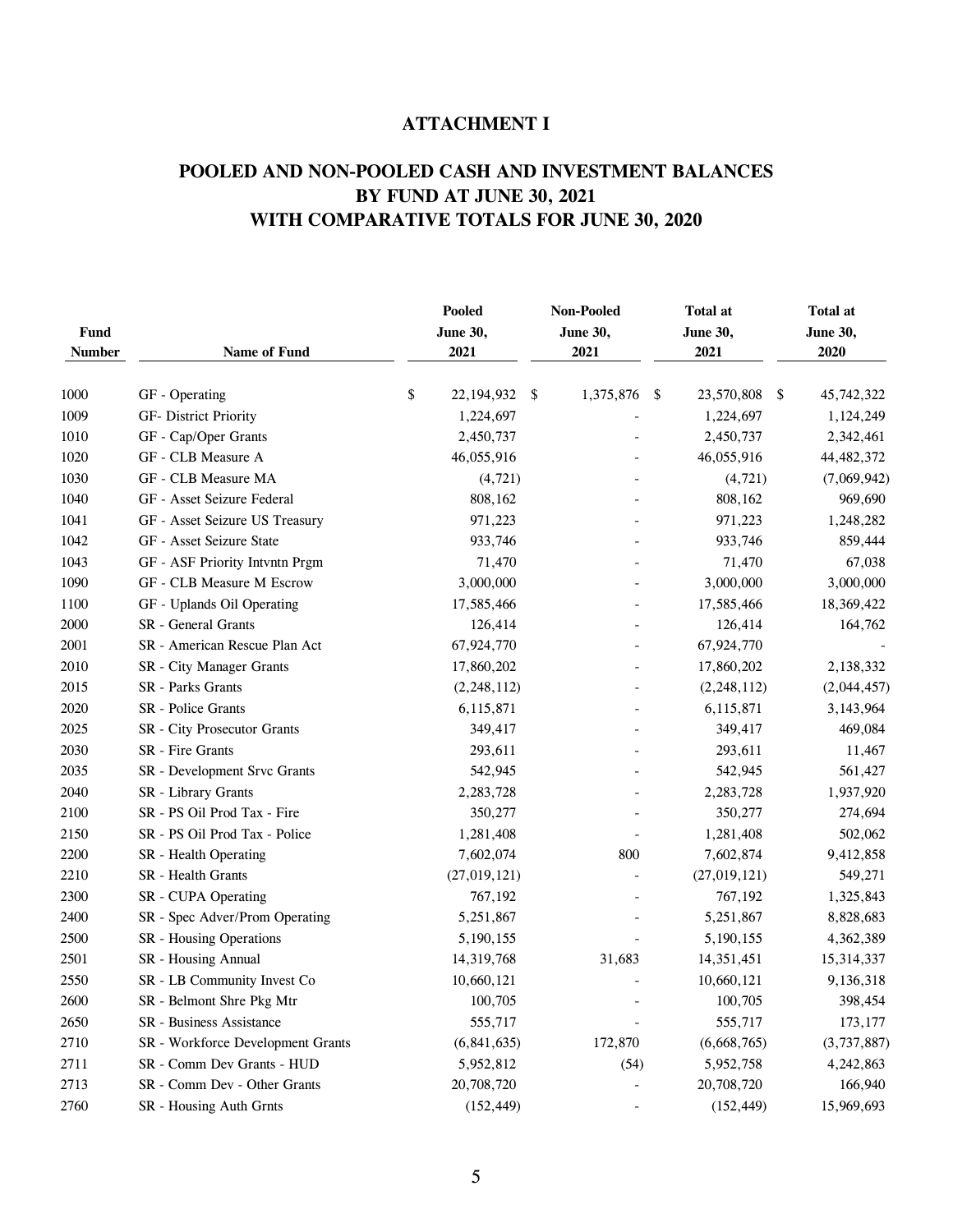# **POOLED AND NON-POOLED CASH AND INVESTMENT BALANCES BY FUND AT JUNE 30, 2021 WITH COMPARATIVE TOTALS FOR JUNE 30, 2020 (Continued)**

| <b>June 30,</b><br><b>June 30,</b><br>June 30,<br>2021<br>2021<br>2021<br><b>Number</b><br>Name of Fund<br>2761<br>20,448,590<br>3,464,969<br>23,913,559<br>SR - Housing Auth Annual<br>2800<br>SR - Gas Tax<br>2810<br>SR - DIF-Traffic Mitigation Fees<br>7,428,253<br>7,428,253<br>2811<br>SR - DIF-Parks Impact Fees<br>5,322,321<br>5,322,321<br>2812<br>SR - DIF-Police Impact Fees<br>2,920,184<br>2,920,184<br>2813<br>SR - DIF-Fire Impact Fees<br>1,551,031<br>1,551,031<br>4005<br>DS - General Debt Service<br>2,285,076<br>17,825,028<br>20,110,104<br>28,778,385<br>4505<br>DS - Successor Agency<br>(3, 112, 087)<br>25,666,298<br>5010<br>CP - Capital Grants<br>12, 175, 270<br>12, 175, 270<br>CP - Bond Proceeds<br>5015<br>(42, 617)<br>(42, 617) | <b>Total at</b><br>June 30, |  |
|-----------------------------------------------------------------------------------------------------------------------------------------------------------------------------------------------------------------------------------------------------------------------------------------------------------------------------------------------------------------------------------------------------------------------------------------------------------------------------------------------------------------------------------------------------------------------------------------------------------------------------------------------------------------------------------------------------------------------------------------------------------------------|-----------------------------|--|
|                                                                                                                                                                                                                                                                                                                                                                                                                                                                                                                                                                                                                                                                                                                                                                       | 2020                        |  |
|                                                                                                                                                                                                                                                                                                                                                                                                                                                                                                                                                                                                                                                                                                                                                                       |                             |  |
|                                                                                                                                                                                                                                                                                                                                                                                                                                                                                                                                                                                                                                                                                                                                                                       | 744,249                     |  |
|                                                                                                                                                                                                                                                                                                                                                                                                                                                                                                                                                                                                                                                                                                                                                                       | 6,406,504                   |  |
|                                                                                                                                                                                                                                                                                                                                                                                                                                                                                                                                                                                                                                                                                                                                                                       | 6,692,418                   |  |
|                                                                                                                                                                                                                                                                                                                                                                                                                                                                                                                                                                                                                                                                                                                                                                       | 2,396,313                   |  |
|                                                                                                                                                                                                                                                                                                                                                                                                                                                                                                                                                                                                                                                                                                                                                                       | 1,323,229                   |  |
|                                                                                                                                                                                                                                                                                                                                                                                                                                                                                                                                                                                                                                                                                                                                                                       | 27,426,591                  |  |
|                                                                                                                                                                                                                                                                                                                                                                                                                                                                                                                                                                                                                                                                                                                                                                       | 35,992,276                  |  |
|                                                                                                                                                                                                                                                                                                                                                                                                                                                                                                                                                                                                                                                                                                                                                                       | 16,943,579                  |  |
|                                                                                                                                                                                                                                                                                                                                                                                                                                                                                                                                                                                                                                                                                                                                                                       | (42, 617)                   |  |
| 5020<br>CP - Capital Projects<br>42,254,597<br>42,254,597                                                                                                                                                                                                                                                                                                                                                                                                                                                                                                                                                                                                                                                                                                             | 39,489,860                  |  |
| 5120<br>CP - Special Assessment Projects<br>61,964<br>1,747,714<br>1,809,678                                                                                                                                                                                                                                                                                                                                                                                                                                                                                                                                                                                                                                                                                          | 1,837,293                   |  |
| 5200<br>CP - Legislative<br>4,912,736<br>4,912,736                                                                                                                                                                                                                                                                                                                                                                                                                                                                                                                                                                                                                                                                                                                    | 4,912,736                   |  |
| 5310<br>CP - Transport Capital Project<br>(281, 168)<br>(281, 168)                                                                                                                                                                                                                                                                                                                                                                                                                                                                                                                                                                                                                                                                                                    | (1,759,917)                 |  |
| 5320<br>CP - State Gas Tax CP Projects<br>11,860,393<br>11,860,393                                                                                                                                                                                                                                                                                                                                                                                                                                                                                                                                                                                                                                                                                                    | 10,165,727                  |  |
| 5411<br>CP - County Prop C Metro<br>23,546,811<br>23,546,811                                                                                                                                                                                                                                                                                                                                                                                                                                                                                                                                                                                                                                                                                                          | 19,684,731                  |  |
| 5412<br>CP - County Measure R Metro<br>5, 125, 246<br>5, 125, 246                                                                                                                                                                                                                                                                                                                                                                                                                                                                                                                                                                                                                                                                                                     | 2,672,363                   |  |
| 5413<br>CP - State AB2766 Air Quality<br>855,808<br>855,808                                                                                                                                                                                                                                                                                                                                                                                                                                                                                                                                                                                                                                                                                                           | 1,793,619                   |  |
| 5414<br>CP - County Measure M Metro<br>7,219,767<br>7,219,767                                                                                                                                                                                                                                                                                                                                                                                                                                                                                                                                                                                                                                                                                                         | 226,233                     |  |
| CP - County Prop A Metro<br>12,524,311<br>5416<br>12,524,311                                                                                                                                                                                                                                                                                                                                                                                                                                                                                                                                                                                                                                                                                                          | 11,937,000                  |  |
| CP - State RMRA Local Return<br>19,241,885<br>5417<br>19,241,885                                                                                                                                                                                                                                                                                                                                                                                                                                                                                                                                                                                                                                                                                                      | 13,833,010                  |  |
| CP - County Measure W<br>6,712,165<br>6,712,165<br>5418                                                                                                                                                                                                                                                                                                                                                                                                                                                                                                                                                                                                                                                                                                               | (236, 484)                  |  |
| 5420<br>CP- State PT Tran Dev Act SB821<br>(3,470)<br>(3,470)                                                                                                                                                                                                                                                                                                                                                                                                                                                                                                                                                                                                                                                                                                         | (3,634)                     |  |
| 5500<br>CP - Successor Agency Operating<br>3,441,238<br>3,441,238                                                                                                                                                                                                                                                                                                                                                                                                                                                                                                                                                                                                                                                                                                     | 3,220,716                   |  |
| CP - Successor Agency Annual<br>5501<br>8,206,166<br>32,677<br>8,238,843                                                                                                                                                                                                                                                                                                                                                                                                                                                                                                                                                                                                                                                                                              | 7,600,515                   |  |
| 6000<br>IS - Civic Center Operating<br>(172,060)<br>(172,060)                                                                                                                                                                                                                                                                                                                                                                                                                                                                                                                                                                                                                                                                                                         | (4,283,009)                 |  |
| 6005<br>IS - Civic Center Debt<br>100,000<br>100,000                                                                                                                                                                                                                                                                                                                                                                                                                                                                                                                                                                                                                                                                                                                  | 514,275                     |  |
| 6020<br>IS - Civic Center Capital<br>(5,230,591)<br>(5,230,591)                                                                                                                                                                                                                                                                                                                                                                                                                                                                                                                                                                                                                                                                                                       | (5,293,548)                 |  |
| 6100<br>IS - Genral Services Operating<br>9,403,530<br>9,688<br>9,413,218                                                                                                                                                                                                                                                                                                                                                                                                                                                                                                                                                                                                                                                                                             | 35, 111, 556                |  |
| 6110<br>IS - General Service Grants<br>(1, 137, 267)<br>(1, 137, 267)                                                                                                                                                                                                                                                                                                                                                                                                                                                                                                                                                                                                                                                                                                 | (456, 463)                  |  |
| 6120<br>IS - General Services Capital<br>1,303,193<br>13, 164, 937<br>14,468,130                                                                                                                                                                                                                                                                                                                                                                                                                                                                                                                                                                                                                                                                                      | (7,989,351)                 |  |
| 6200<br>IS - Fleet Operating<br>1,495,559<br>1,495,559                                                                                                                                                                                                                                                                                                                                                                                                                                                                                                                                                                                                                                                                                                                | 2,937,735                   |  |
| 6205<br>IS - Fleet Debt<br>134,247<br>134,247                                                                                                                                                                                                                                                                                                                                                                                                                                                                                                                                                                                                                                                                                                                         | 143,068                     |  |
| 6210<br>IS - Fleet Grants<br>1,583,759<br>1,583,759                                                                                                                                                                                                                                                                                                                                                                                                                                                                                                                                                                                                                                                                                                                   | 27,627                      |  |
| 6220<br>IS - Fleet Capital<br>4,124,901<br>4,124,901                                                                                                                                                                                                                                                                                                                                                                                                                                                                                                                                                                                                                                                                                                                  | 3,475,721                   |  |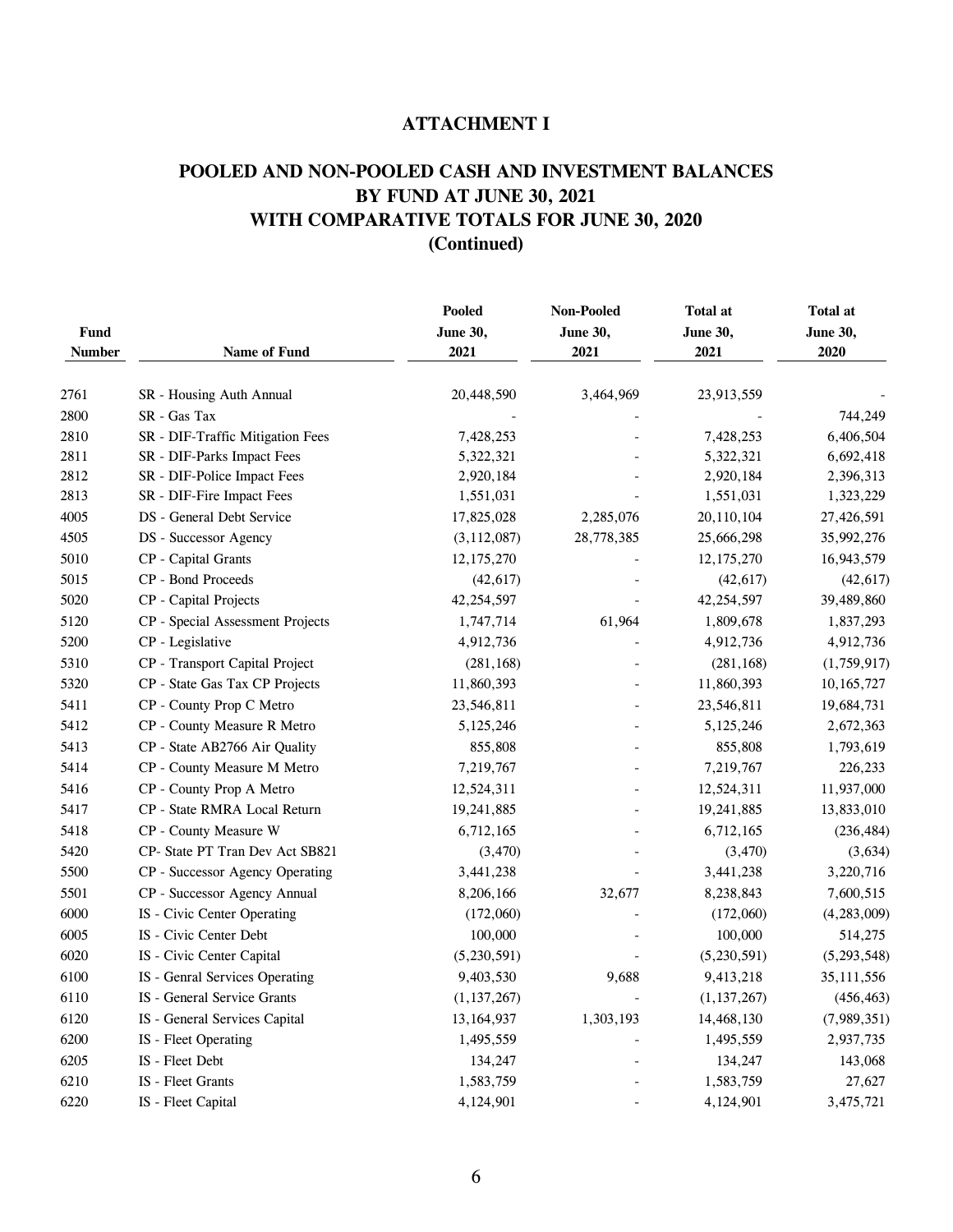# **POOLED AND NON-POOLED CASH AND INVESTMENT BALANCES BY FUND AT JUNE 30, 2021 WITH COMPARATIVE TOTALS FOR JUNE 30, 2020 (Continued)**

| Fund          |                                 | <b>Pooled</b><br><b>June 30,</b> | <b>Non-Pooled</b><br>June 30, | <b>Total at</b><br><b>June 30,</b> | <b>Total at</b><br>June 30, |
|---------------|---------------------------------|----------------------------------|-------------------------------|------------------------------------|-----------------------------|
| <b>Number</b> | Name of Fund                    | 2021                             | 2021                          | 2021                               | 2020                        |
| 6230          | IS - Fleet Replacement          | 42,877,620                       |                               | 42,877,620                         | 39,814,428                  |
| 6300          | IS - Workers' Compensation      | 38, 335, 385                     |                               | 38, 335, 385                       | 32,048,418                  |
| 6350          | IS - General Liability          | 12,447,662                       |                               | 12,447,662                         | 7,807,870                   |
| 6390          | IS - Disaster Recovery          | 630,841                          |                               | 630,841                            | 630,841                     |
| 6400          | IS - EBF - Operating            | 21,208,493                       |                               | 21,208,493                         | 74, 343, 126                |
| 6401          | IS - EBF - Healthcare           | 14,190,623                       |                               | 14,190,623                         | 13,267,797                  |
| 6402          | IS - EBF - Payroll Taxes        | (15, 456, 136)                   |                               | (15, 456, 136)                     | (8, 197, 398)               |
| 6403          | IS - EBF - Paid Time Off        | 79,405,917                       |                               | 79,405,917                         | 82,422,329                  |
| 6405          | IS - EBF - Pension & Retirement | 9,971,281                        |                               | 9,971,281                          | (45, 204, 482)              |
| 7000          | EF - Gas Operating              | 53,668,140                       | 750                           | 53,668,890                         | 37,686,320                  |
| 7005          | EF - Gas Debt                   | 74,734                           | 18,394,094                    | 18,468,828                         | 17,210,241                  |
| 7020          | EF - Gas Cap/Oper Proj          | 16,268,157                       |                               | 16,268,157                         | 12,572,922                  |
| 7035          | EF - Gas Prepay (LBBFA)         | 2,109,555                        |                               | 2,109,555                          | 6,377,330                   |
| 7100          | EF - Water Operating            | 35,077,858                       | 2,133,733                     | 37,211,591                         | 46,924,369                  |
| 7101          | EF - Water Reclaimed Operating  | 5, 153, 216                      |                               | 5, 153, 216                        | 3,371,404                   |
| 7105          | EF - Water Debt                 | (2,276,205)                      | 2,821,282                     | 545,077                            | 1,460,775                   |
| 7106          | EF - Water Debt Others          | (125, 125)                       |                               | (125, 125)                         |                             |
| 7120          | EF - Water Capital Projects     | (13, 326, 390)                   |                               | (13, 326, 390)                     | (26, 783, 682)              |
| 7121          | EF - Water Reclaimed Capital    | (166, 196)                       |                               | (166, 196)                         | 146,114                     |
| 7200          | EF - Sewer Operating            | 19,456,378                       |                               | 19,456,378                         | 19,608,213                  |
| 7205          | EF - Sewer Debt                 | (428,200)                        |                               | (428, 200)                         | (436,076)                   |
| 7220          | EF - Sewer Capital Projects     | (5,777,957)                      |                               | (5,777,957)                        | (3,686,696)                 |
| 7300          | EF - Sol Waste Operating        | 10,483,252                       | 3,000                         | 10,486,252                         | 8,380,213                   |
| 7310          | EF - Sol Waste Cap/Oper Grants  | 747,577                          |                               | 747,577                            | 882,636                     |
| 7320          | EF - Sol Waste Cap/Oper Proj    | (424, 955)                       |                               | (424, 955)                         | (424, 955)                  |
| 7350          | EF - SERRF Operations           | 18,569,804                       |                               | 18,569,804                         | 19,877,358                  |
| 7355          | EF - SERRF JPA Debt             | 148                              |                               | 148                                | 138                         |
| 7400          | EF - Airport Operating          | 37,130,252                       | 100                           | 37,130,352                         | 48,390,047                  |
| 7410          | EF - Airport Grants             | (8,469,775)                      |                               | (8,469,775)                        | (1,269,055)                 |
| 7411          | EF - Airport Passenger Fac Chrg | 5,518,855                        |                               | 5,518,855                          | 30, 134, 058                |
| 7412          | EF - Airport Customer Fac Chrg  | 12,568,831                       |                               | 12,568,831                         | 12,750,068                  |
| 7420          | EF - Airport Cap/Oper Proj      | 3,814,223                        |                               | 3,814,223                          | (10, 306, 735)              |
| 7425          | EF - Airport Debt               | (1,167,794)                      | 12,023,810                    | 10,856,016                         | 9,433,206                   |
| 7500          | EF - Developmnt Svcs Operating  | 38,459,186                       |                               | 38,459,186                         | 47,858,418                  |
| 7510          | EF - Developmnt Svcs Grants     | (167, 353)                       |                               | (167, 353)                         | (365, 020)                  |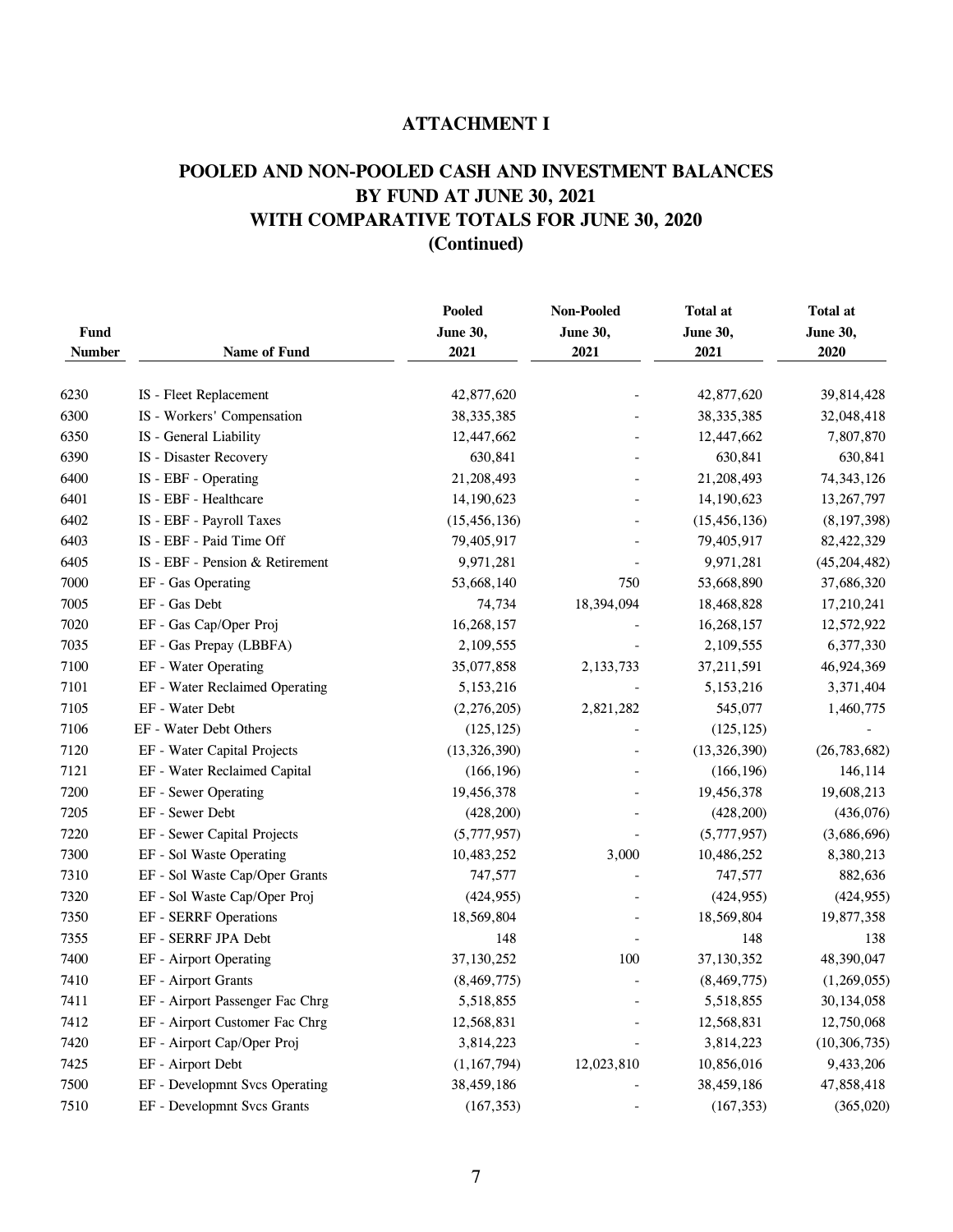# **POOLED AND NON-POOLED CASH AND INVESTMENT BALANCES BY FUND AT JUNE 30, 2021 WITH COMPARATIVE TOTALS FOR JUNE 30, 2020 (Continued)**

| Fund<br><b>Number</b> | Name of Fund                       | <b>Pooled</b><br>June 30,<br>2021 | <b>Non-Pooled</b><br><b>June 30,</b><br>2021 | <b>Total at</b><br>June 30,<br>2021 | <b>Total at</b><br>June 30,<br>2020 |
|-----------------------|------------------------------------|-----------------------------------|----------------------------------------------|-------------------------------------|-------------------------------------|
|                       |                                    |                                   |                                              |                                     |                                     |
| 7520                  | EF - Develpmnt Svc Casp SB1186     | 407,073                           |                                              | 407,073                             | 314,621                             |
| 7550                  | EF - Towing Operating              | 1,073,295                         | 1,700                                        | 1,074,995                           | 491,801                             |
| 7600                  | EF - Tidelands Operating           | 97,857,866                        | 2,000                                        | 97,859,866                          | 108,728,410                         |
| 7605                  | EF - Tidelands Debt                | (52, 182)                         | 26,524                                       | (25, 658)                           | (90, 553)                           |
| 7610                  | EF - Tidelands Capital Grants      | 79,776                            |                                              | 79,776                              | 79,776                              |
| 7620                  | EF - Tideland Capital Projects     | (4, 287, 848)                     |                                              | (4, 287, 848)                       | (3,647,500)                         |
| 7630                  | EF - Tidelands Parking             | 1,628,209                         |                                              | 1,628,209                           | 2,633,135                           |
| 7631                  | EF - Tidelands Parking Annual      | 2,559,676                         |                                              | 2,559,676                           |                                     |
| 7635                  | EF - TF Convntn Ctr Pkg Surchg     | 3,417,827                         |                                              | 3,417,827                           | 3,499,627                           |
| 7700                  | EF - TF Marina Operating           | 32,277,158                        | 8,649,447                                    | 40,926,605                          | 36,648,570                          |
| 7710                  | EF - TF Marina Capital Grant       | 1,606,987                         |                                              | 1,606,987                           | 1,606,987                           |
| 7720                  | EF - TF Marina Capital Projects    | (2,350)                           |                                              | (2,350)                             |                                     |
| 7750                  | EF - TF Queen Mary Project Oper    | 163,372                           | 17                                           | 163,389                             | 122,468                             |
| 7770                  | EF - TF Queen Mary Capital Project | 1,754,198                         |                                              | 1,754,198                           | 4,060,707                           |
| 7800                  | EF - Tidelands Oil                 | 59,926,458                        |                                              | 59,926,458                          | 40,684,331                          |
| 7850                  | EF - TF Subsidence                 | 189,601,851                       |                                              | 189,601,851                         | 187, 341, 717                       |
| 7885                  | EF - TF Aqua Of The Pac Debt       | 3,224,918                         | 21,006,522                                   | 24, 231, 440                        | 29,838,878                          |
| 7900                  | EF - Harbor Operating              | 3,956,582,729                     | 900                                          | 3,956,583,629                       | 3,483,305,976                       |
| 7910                  | EF - Harbor Cap/Oper Grants        | 119,336,424                       |                                              | 119,336,424                         | 113,836,242                         |
| 7920                  | EF - Harbor Cap/Oper Proj          | (3,237,753,044)                   |                                              | (3,237,753,044)                     | (3,037,062,738)                     |
| 7933                  | EF - Ha Debt 2014B Bonds           | 73,125                            |                                              | 73,125                              | 73,125                              |
| 7934                  | EF - Ha Debt 2015A Bonds           | 1,932,688                         |                                              | 1,932,688                           | 768,532                             |
| 7935                  | EF - Ha Debt 2015B Bonds           | 125,813                           |                                              | 125,813                             | 125,813                             |
| 7936                  | EF - Ha Debt 2015C Bonds           | 413,031                           |                                              | 413,031                             | 413,031                             |
| 7937                  | EF - Ha Debt 2015D Bonds           | 417,906                           |                                              | 417,906                             | 417,906                             |
| 7938                  | EF - Ha Debt 2017A Bonds           | 635,063                           |                                              | 635,063                             | 635,063                             |
| 7939                  | EF - Ha Debt 2017B Bonds           | 162,406                           |                                              | 162,406                             | 162,406                             |
| 7940                  | EF - Ha Debt 2017C Bonds           | 266,625                           |                                              | 266,625                             | 266,625                             |
| 7941                  | EF - Ha Debt 2018 Notes            |                                   |                                              |                                     | 681,354                             |
| 7942                  | EF - Ha Debt 2019A Bonds           | 1,008,188                         |                                              | 1,008,188                           | 1,008,200                           |
| 7943                  | EF - Ha Debt 2020A Bonds           | 326,969                           |                                              | 326,969                             | 341,678                             |
| 7944                  | EF - Ha Debt 2020B Bonds           | 2,961,731                         |                                              | 2,961,731                           | 2,862,073                           |
| 7945                  | EF - Ha Debt 2020C Notes           |                                   |                                              |                                     | 785,556                             |
| 7946                  | EF - Ha Debt 2020C Notes Const     | 38,862,111                        |                                              | 38,862,111                          | 82,487,831                          |
| 7947                  | EF - Ha Debt 2020C Notes Cap I     | 2,950,467                         | 1                                            | 2,950,468                           | 6,708,422                           |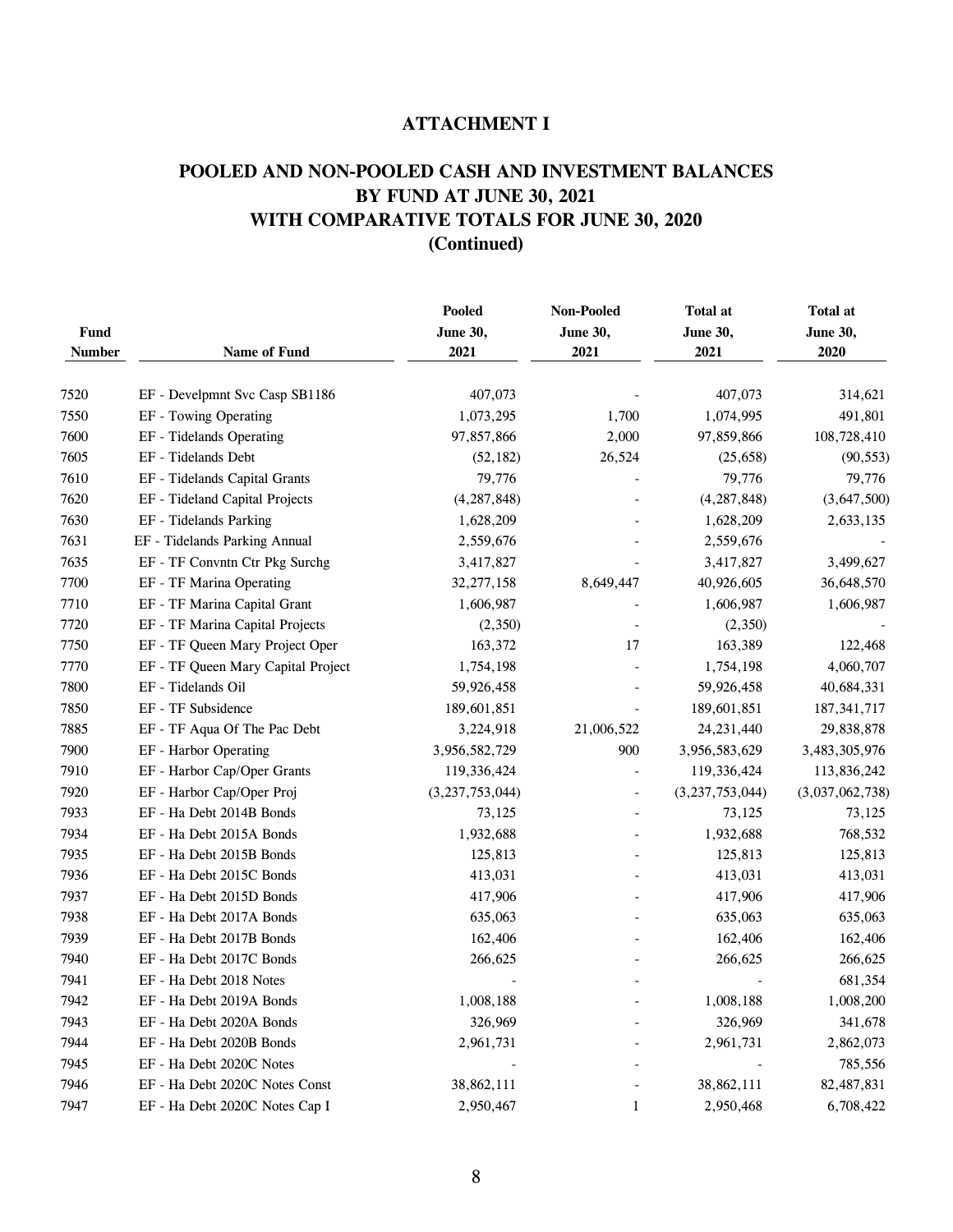## **POOLED AND NON-POOLED CASH AND INVESTMENT BALANCES BY FUND AT JUNE 30, 2021 WITH COMPARATIVE TOTALS FOR JUNE 30, 2020 (Continued)**

| Fund<br><b>Number</b> | <b>Name of Fund</b>                | <b>Pooled</b><br><b>June 30,</b><br>2021 | <b>Non-Pooled</b><br><b>June 30,</b><br>2021 | <b>Total at</b><br><b>June 30,</b><br>2021 | <b>Total at</b><br><b>June 30,</b><br>2020 |  |
|-----------------------|------------------------------------|------------------------------------------|----------------------------------------------|--------------------------------------------|--------------------------------------------|--|
| 7948                  | EF - Ha Debt 2021 TIFIA            | 814,570                                  |                                              | 814,570                                    |                                            |  |
| 8000                  | CS - Fiduciary Operating           | 4,135,717                                |                                              | 4,135,717                                  | 3,533,815                                  |  |
| 8010                  | CS - Prisoner Welfare              | 294,429                                  | 1,500                                        | 295,929                                    | 274,653                                    |  |
| 8100                  | CS - Asmt CFD5 Lb Towne Center     | 210,438                                  | 1,050,276                                    | 1,260,714                                  | 1,231,341                                  |  |
| 8105                  | CS - Asmt CFD6 Pike Pub Imprv      | 164,172                                  | 3,245,240                                    | 3,409,412                                  | 3,438,808                                  |  |
| 8110                  | CS - Asmt CFD7-1 Douglas Pk Cm     | 575,248                                  | 1,180,714                                    | 1,755,962                                  | 1,585,113                                  |  |
| 8115                  | CS - Asmt CFD7-2 Belmont Shore     | 123,120                                  | 378,788                                      | 501,908                                    | 484,710                                    |  |
| 8120                  | CS - Asmt CFD8-1 Toledo Ugd Ut     | 103,074                                  | 164,132                                      | 267,206                                    | 260,531                                    |  |
| 8125                  | CS - Asmt CFD11-1 Douglas Pk N     | (3,668)                                  |                                              | (3,668)                                    | 7,615                                      |  |
| 8190                  | CS - Other Special Assessment      | 148,264                                  |                                              | 148,264                                    | 146,820                                    |  |
| 8200                  | CS - ICTF JPA Operating            | 11,484,092                               |                                              | 11,484,092                                 | 10,900,392                                 |  |
| 8300                  | CS - Earthquake Asmt Dist 90-3     | 266,474                                  |                                              | 266,474                                    | 263,969                                    |  |
| 8310                  | CS - Earthquake Asmt Dist 93-1     | 555,266                                  |                                              | 555,266                                    | 550,105                                    |  |
| 8400                  | CS - Los Cerritos Wetlands Auth    |                                          | 210,345                                      | 210,345                                    | 49,426                                     |  |
| 8500                  | CS - Pkg & Bus Area Improve        | 481,179                                  |                                              | 481,179                                    | 538,175                                    |  |
| 8550                  | CS - Promenade District            | 467,316                                  |                                              | 467,316                                    | 427,510                                    |  |
| 8600                  | PP - Expendable Trust              | (58, 449)                                |                                              | (58, 449)                                  | (34)                                       |  |
| 8610                  | PP - Library Miller Trust          | 703,525                                  |                                              | 703,525                                    | 696,977                                    |  |
| 8620                  | PP - Homeless Expendable Trust     | 5,053                                    |                                              | 5,053                                      | 5,006                                      |  |
| 9900                  | <b>Accrued Interest Receivable</b> | (4, 546, 849)                            |                                              | (4,546,849)                                | (6,233,297)                                |  |
|                       | Unrealized gains on investments    | 10,870,465                               |                                              | 10,870,465                                 | 28,823,339                                 |  |
|                       | TOTAL CASH AND INVESTMENTS         | 2, 199, 329, 126<br>\$                   | 108,812,002<br>S<br>S                        | 2,308,141,128                              | 2,015,721,037<br>\$                        |  |

\* The City's pooled cash and investments was audited in aggregate and the allocation among funds was outside the scope of the performance audit. The allocation is presented for informational purposes only.

\*\*Unrealized gains on investments are due to market changes and represent the difference between the City's cost basis and the fair market value at June 30, 2021. The City's policy is to recognize the unrealized gains and losses at the end of the fiscal year for financial statement purposes, in compliance with Governmental Accounting Standards. All unrealized gains or losses are reported to the City Council through the Quarterly Investment Report by the City Treasurer.